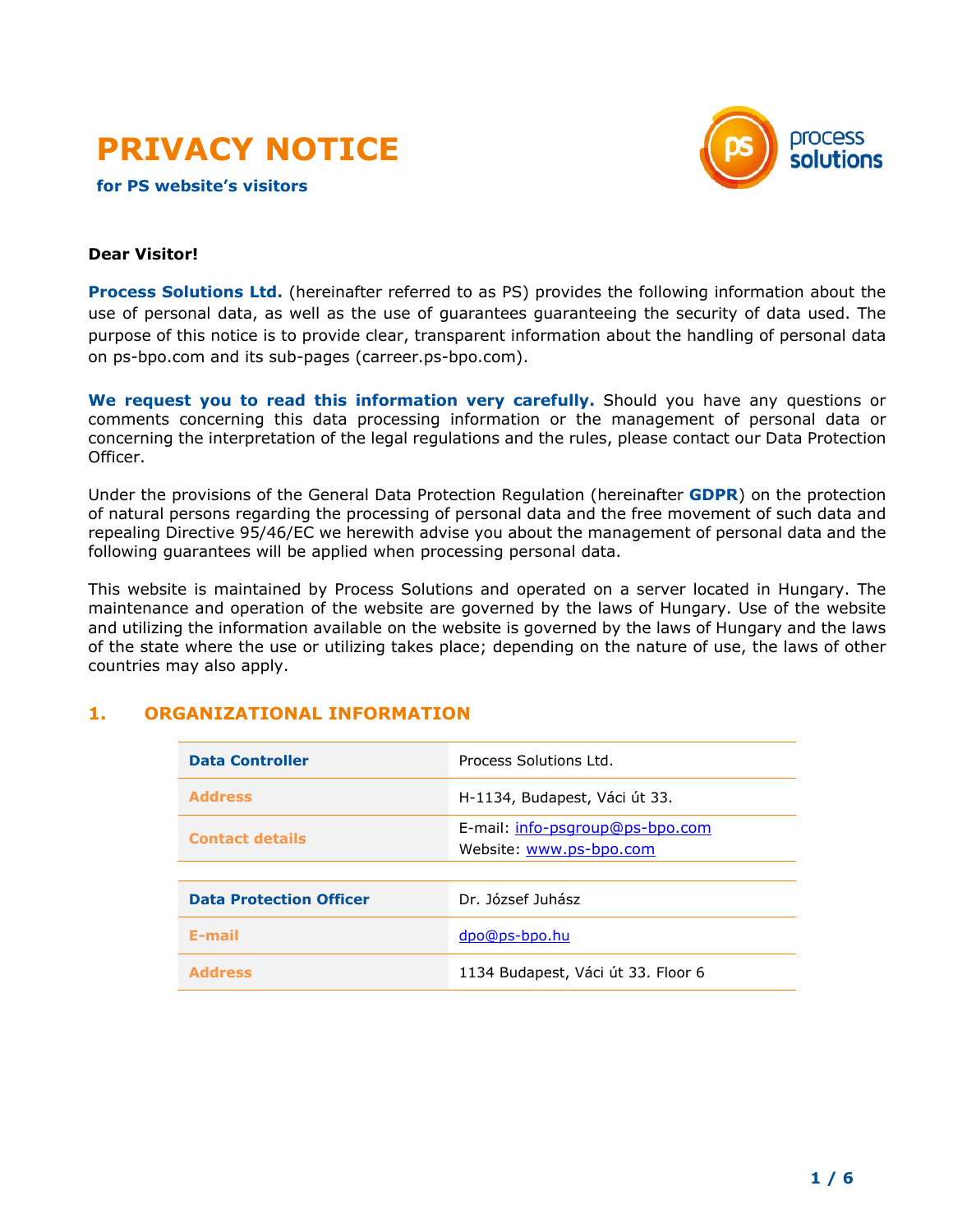# **2. PROCESSED PERSONAL DATA**

# **2.01 Scope of the processed personal data (newsletter)**

*When signing up for a newsletter, personal information is provided voluntarily by the data subject.*

| <b>Collected personal</b>                                                                                                  | <b>Purpose of data</b>                                                                            | <b>Lawful basis for</b>                                                 | <b>Retention period</b>                                                                                 |
|----------------------------------------------------------------------------------------------------------------------------|---------------------------------------------------------------------------------------------------|-------------------------------------------------------------------------|---------------------------------------------------------------------------------------------------------|
| data                                                                                                                       | processing                                                                                        | processing                                                              |                                                                                                         |
| Name, e-mail, the<br>preferred language for<br>the newsletter, the<br>newsletter type chosen<br>by the person<br>concerned | Inquiries for marketing<br>purposes, sending<br>information about<br>event-related<br>information | According to Article 6 (1)<br>(a) of the GDPR data<br>subject's consent | Until withdrawal of<br>consent *, but no<br>later than the<br>termination of the<br>newsletter service1 |

\* You can withdraw your consent at any time (*You may cancel your subscription or withdraw your consent by e-mail or by clicking on the link in the newsletter.)* Withdrawal of consent shall not affect the lawfulness of any prior processing.

The marketing department of our company is entitled to processing the data and the persons, who are responsible for the website.

# **2.02 Scope of the processed personal data (contact form)**

| <b>Collected</b><br>personal data | <b>Purpose of data</b><br>processing                                  | <b>Lawful basis for processing</b>                                                                                                                                                                                    | <b>Retention period</b>                                                           |
|-----------------------------------|-----------------------------------------------------------------------|-----------------------------------------------------------------------------------------------------------------------------------------------------------------------------------------------------------------------|-----------------------------------------------------------------------------------|
| Name, e-mail,<br>message          | Contact (at the initiative<br>of the interested party<br>concerned)** | in the case of a natural person<br>According to Article 6 (1) (a) of<br>the GDPR<br>data subject's consent<br>in the case of a natural person<br>According to Article 6 (1) (f) of<br>the GDPR<br>legitimate interest | Until withdrawal<br>of consent*, but<br>no later than 5<br>years after<br>contact |

*By filling in the contact form, personal information is provided voluntarily by the data subject.*

\* You can withdraw your consent at any time. Withdrawal of consent shall not affect the lawfulness of the data processing before the withdrawal.

\*\* If PS does not act as a data controller, but as a data processor (on behalf of the data controller), it forwards the requests of the data subject to the competent data controller.

The data is managed by the secretariat of our company, who can forward the incoming requests to the relevant manager or the appropriate member of the PS Group (see [Recipients\)](#page-3-0).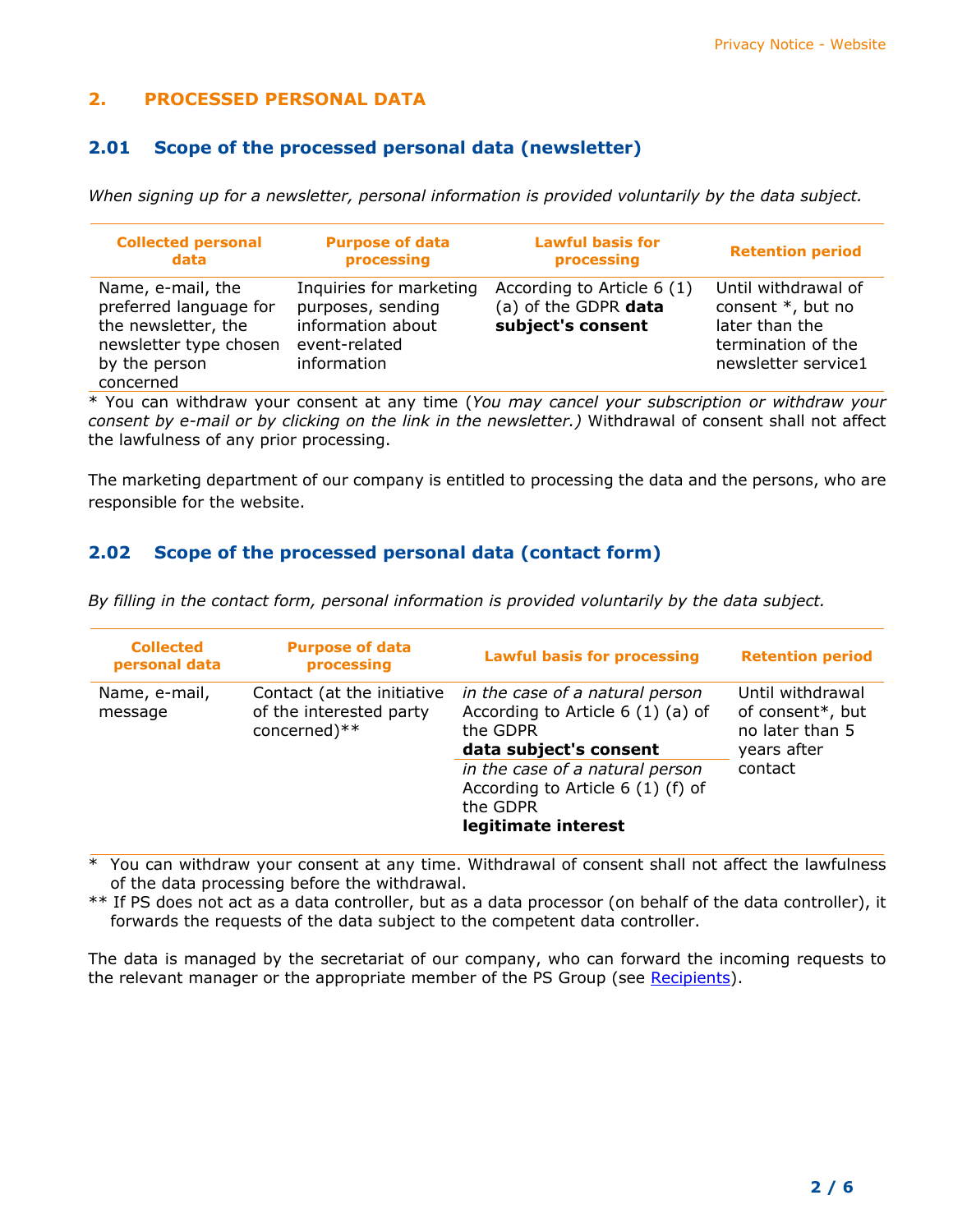## **2.03 Scope of the processed personal data (photography)**

| <b>Collected personal</b>      | <b>Purpose of data</b>                                                                  | <b>Lawful basis for</b>                                                | <b>Retention period</b>                                                                       |
|--------------------------------|-----------------------------------------------------------------------------------------|------------------------------------------------------------------------|-----------------------------------------------------------------------------------------------|
| data                           | processing                                                                              | processing                                                             |                                                                                               |
| Image, voice<br>(photo, video) | Production of promotional<br>materials, promotion and<br>documentation of the<br>events | According to Article 6<br>$(1)$ (f) of the GDPR<br>legitimate interest | Until the data<br>subject's object or<br>the purpose of the<br>data processing<br>termination |

*Participation in the event, picture and voice recordings of the participants.*

\* In the case of data processing based on a legitimate interest, the data subjects have the right to object (see the chapter 6 entitled [Your rights\)](#page-3-1).

The marketing department of our company is entitled to processing the data and the persons, who are responsible for the website.

### **2.04 Scope of the processed personal data (job application)**

You can find out more about the data processing of job applicants and recruitment by [clicking here.](https://www.ps-bpo.com/wp-content/uploads/dp03001-privacy-notice-for-applicants-web.pdf)

### **2.05 Cookie notice**

Some Cookies used by PS are essential for the proper functioning of the site (Necessary cookies), others collect information about using the site (statistics) to make the site more convenient and more useful. Some "cookies" are temporary and disappear by closing the browser, while there are durable versions that will remain on the computer for an extended period. You can find out more about the cookies [here](https://www.ps-bpo.com/cookie-notice/) and on the cookie panel (pop up window).

### **3. INFORMATION SECURITY**

Our organization is committed to data security, considering the costs of the available technology and the implementation will take them to reasonably expect action - including technical measures - that allow you to have your data safe (e.g., antivirus, application firewall, access/privacy rights Controlling etc.). To prevent unauthorized access or disclosure, we have set up appropriate physical, electronic, and management procedures to protect and secure collected data.

The data generated during the visit to or use of the website is transmitted with SSL (Secure Socket Layer) encryption to the PS storage location, which guarantees that the data transmitted on the Internet cannot be accessed by third parties and cannot be altered by unauthorized persons. The status of the active encrypted connection is confirmed by a certificate in the web browser when you open the web page.

## **4. AUTOMATED DECISION MAKING AND PROFILING**

We will inform you that no automated decision-making or profiling will take place.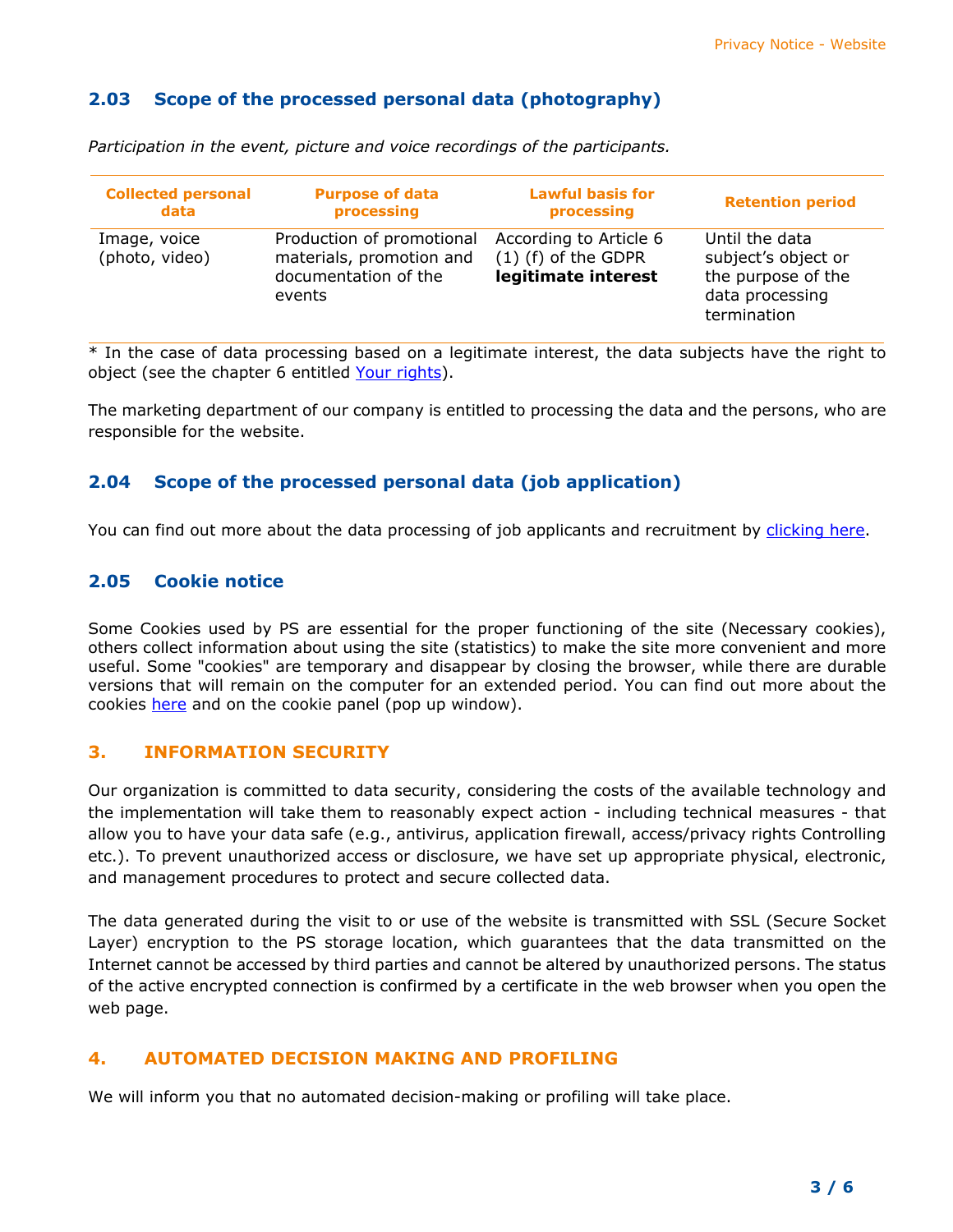## **5. DATA TRANSFER**

### <span id="page-3-0"></span>**5.01 Recipients**

To fully serve our services, we work with subcontractors and partners, so the following organizations can also participate in the processing of your data. Our data processors may only process personal data for the purposes specified by PS and set out in the contract, who have undertaken confidentiality and contractual guarantees.

| <b>Recipient</b>                                                                                                                       | <b>Purpose of the data transfer</b>                                                                                            |
|----------------------------------------------------------------------------------------------------------------------------------------|--------------------------------------------------------------------------------------------------------------------------------|
| <b>Sales Autopilot Kft.</b><br>1024Budapest, Margit krt. 31-33., Félemelet 4.                                                          | Operation and maintenance of a newsletter<br>service                                                                           |
| SeE Enterprise e-Solutions Kft.,<br>1134 Budapest, Váci út 33.                                                                         | Use of IT service                                                                                                              |
| Usernet Kft.<br>1033 Budapest, Hévízi út 2.                                                                                            | Website maintenance, web development                                                                                           |
| <b>NetSynerg Marketing Kft.</b><br>1048 Budapest, Falemez u. 7.                                                                        | Website maintenance. Marketing services                                                                                        |
| Clue PR Kft.<br>2083 Solymár, Kossuth Lajos u. 51.                                                                                     | Using a marketing service, managing social<br>media interfaces                                                                 |
| <b>Process Solutions S.R.L.</b><br>Polona 68 Business Center, Str. Polona Nr. 68-72, Floor 2,<br>010505 Bucharest, District 1, Romania | PS Group operates a common website to<br>which incoming inquiries can be forwarded to<br>the office in the destination country |
| <b>Process Solutions Sp.zo.o.</b><br>ul.Koszykowa 54 00-675 Warsaw, Poland                                                             |                                                                                                                                |
| Process Solutions, s.r.o.<br>Jugoslávská 620/29, CZ-120 00, Prague 2,<br>Czech Republic                                                |                                                                                                                                |
| <b>Process Solutions s.r.o.</b><br>Grösslingová 4, 811 09 Bratislava, Slovakia                                                         |                                                                                                                                |

### **5.02 Integrity and confidentiality**

Please be informed that we process your data confidentially, we do not disclose them to any third party without informing you or obtaining your prior consent, or without legal authorization. To meet data security requirements our Company –with proper organizational and technical measures- ensures fair and transparent data management, takes care of the protection and security of your data, particularly against unauthorized access and handling, alteration, transfer, public disclosure, destruction and incidental destruction (loss) and injuries (damages).

#### <span id="page-3-1"></span>**6. YOUR RIGHTS REGARDING YOUR DATA**

You may request information at any time about your data we control and may request to correct, refine, delete or limit any of your data and to exercise any of the rights allowed by law.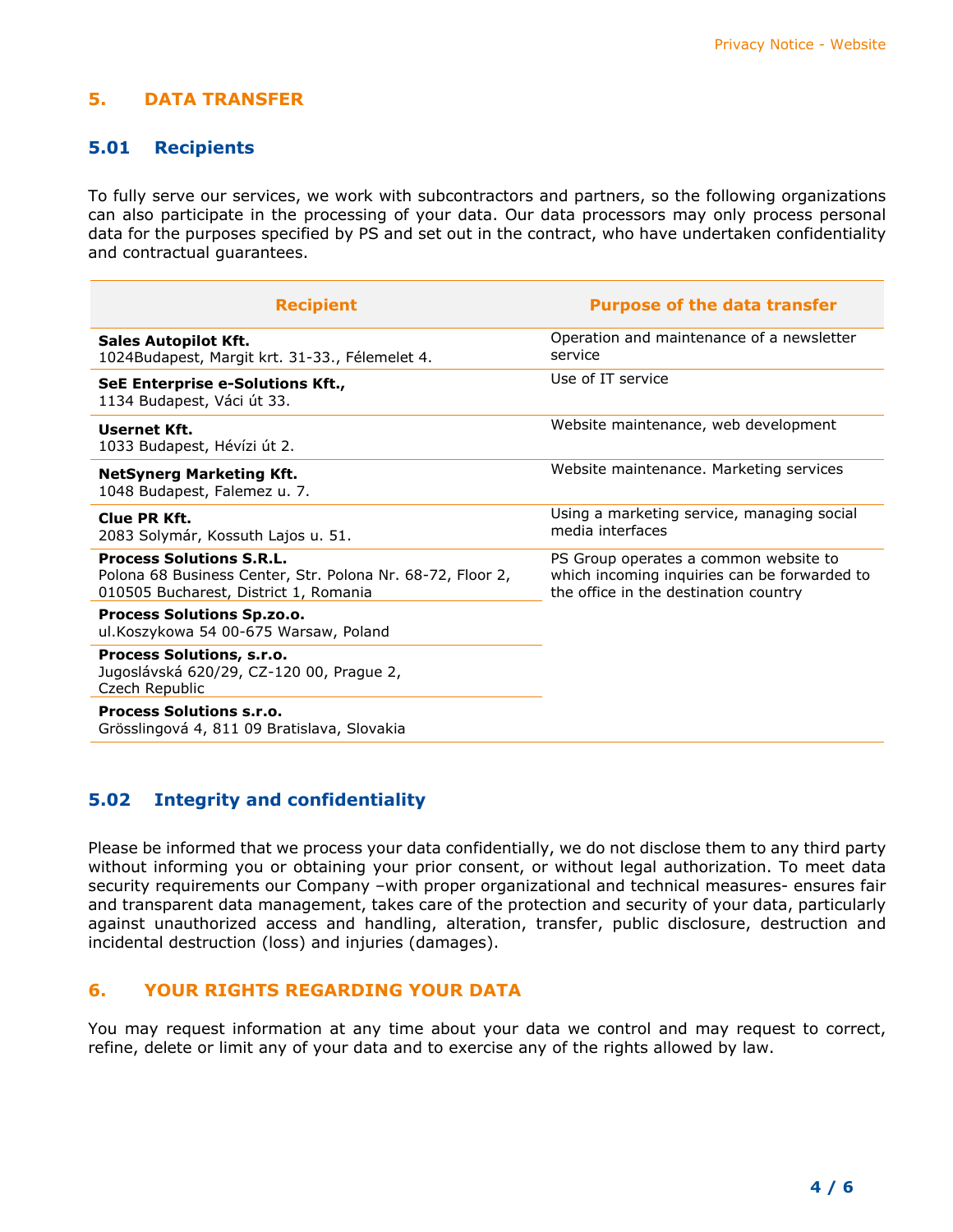# **6.01 Right to request information**

The data subject may request information (via the contact details above) about

- what personal data,
- on what legal reason,
- for what purpose,
- from what source,
- for how long is controlled,
- to who, when, on what legal basis the organization granted access of forwarded what personal information of the data subject.

The person concerned may request a copy of the personal data processed by PS under Article 15 of the GDPR. We may charge an administrative fee for the production of additional copies, the amount of which and the method of payment will be provided in advance to the contact details provided by the person concerned for this purpose.

## **6.02 Right to rectification**

The data subject may request that PS change any of his or her personal information at any time (for example, email address). PS shall comply with the request without delay, but within a maximum of one month, and shall notify the contact details provided for that purpose by the Data Subject. In the case of subscribing to the newsletter, the person concerned can change his / her data by clicking on the link in the footer of the newsletter without directly contacting the PS.

### **6.03 Right to erasure**

PS shall delete the personal data of the data subject under the provisions of Article 17 (1) to (2) of the GDPR, if the conditions and in the manner set out therein are met.

The data subject may also initiate the deletion of personal data managed by the PS.

The PS shall reject the data subject's request for deletion if the further processing and storage of personal data are required by the conditions set out in Article 17 (3) of the GDPR. In the absence of such an obligation, the PS shall comply with the request without delay, but no later than within one month, and shall notify the person concerned of the contact details provided for this purpose.

### **6.04 Right to restriction of processing**

If the conditions set out in Article 18 of the GDPR are met, the data subject may request that his or her data be blocked by PS (by clearly indicating the limited nature of the processing and ensuring that it is treated separately from other data). The consequence of the blocking is that personal data, except for storage, may only be processed for the purposes specified in Article 18 (2) of the GDPR. The blocking shall be maintained by PS for the period specified in Article 18 (1) of the GDPR. PS shall inform the person concerned in advance of the release of the lock.

## **6.05 Right to data portability**

The data subject may request that PS send the personal data in a structured, widely used, machinereadable format to the contact details provided for this purpose. The data subject has the right to